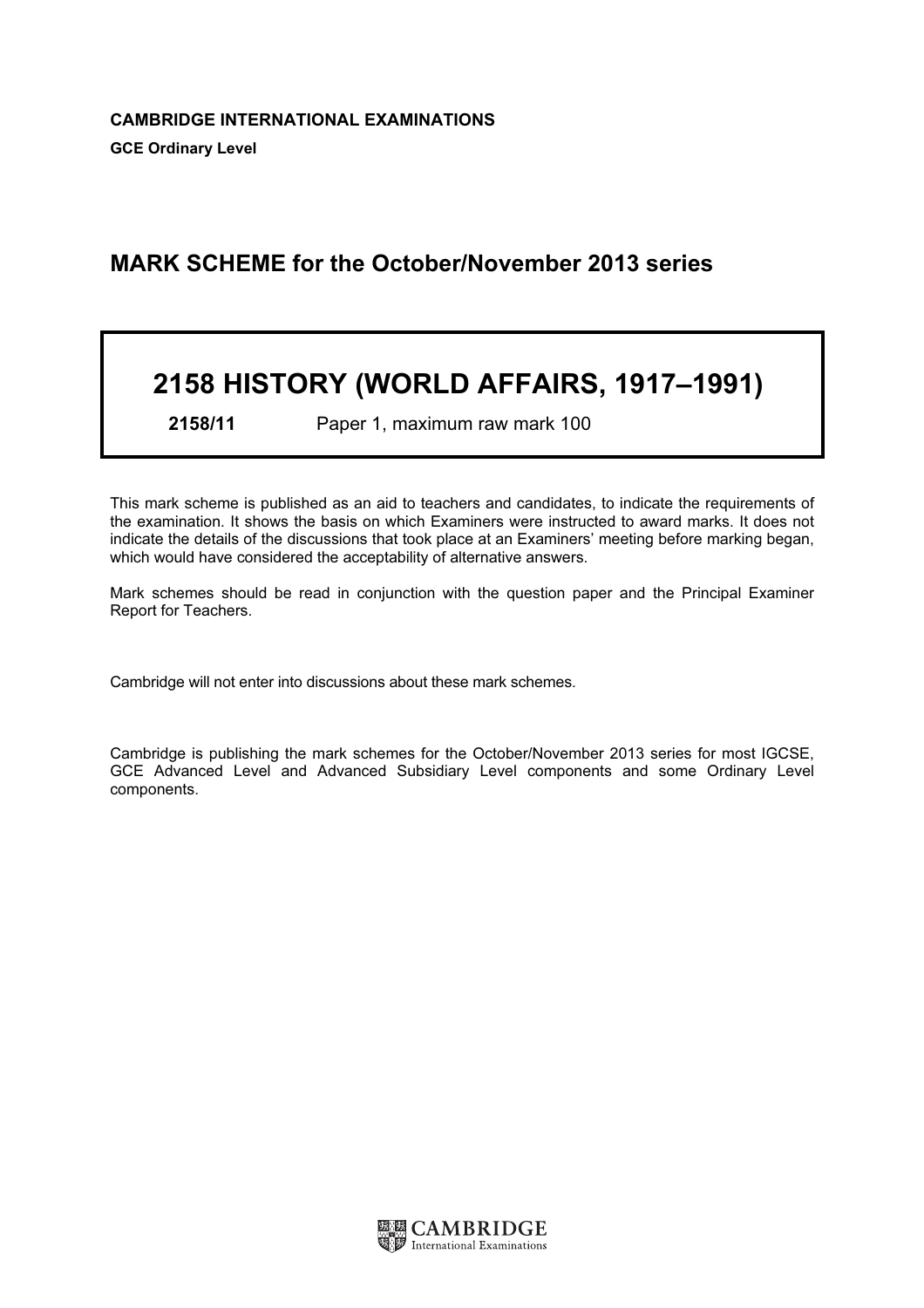| Page 2 | <b>Mark Scheme</b>                  | <b>Syllabus</b> | Paper |
|--------|-------------------------------------|-----------------|-------|
|        | GCE O LEVEL - October/November 2013 | 2158            |       |

### Section A: International Relations and Developments

- 1 Narrative: Mark on a four-fold basis, anticipating for high marks not just a basic indication of function, but also an indication of the methods of functioning, with 'purpose' clearly identified in each case.
	- Analysis: Later events should not be allowed here. The case can be argued both ways, as implied by the question's wording. For marks in the higher range an argued approach along those lines is to be expected. **Example 201 120**
- 2 Narrative: Mark out of 14, anticipating fair balance across the years 1925–35 and due attention to the two given factors.
	- Analysis: The question is restricted to the year 1936. For marks in the higher range there should be focus on the more threatening aspects of the situation in Europe in 1936, for which competent candidates will find plenty of evidence. [20]
- 3 Narrative: Mark out of 14, anticipating a balanced survey of events by which German power increased from September 1939 to June 1941. Answers should not neglect the Mediterranean theatre of the war, specifically mentioned in the question, and represented by events in Greece and North Africa in particular.
	- Analysis: While there may be some revisiting of the first part, the answer here should focus on explanation. For marks in the higher range this should be both broadly and precisely supported with practical and relevant references. [20]
- 4 Narrative: Mark as a two-fold part, noting the time limitations in each of (a) and (b). High marks should be reserved for those who focus specifically on the US involvement, against a modest background.
	- Analysis: (a) provides a partial achievement but (b) is essentially negative. This part is not restricted to the periods identified in  $(a)$  and  $(b)$  and marks in the higher range should be reserved for those who indicate, with appropriate support, the degree of achievement of US aims. **[20] Example 201**
- 5 Narrative: Mark as a two-fold part, allowing in each case at least 2 and no more than 3 marks for the specific request for background. N.B. The missile crisis itself is 1962; earlier material on, e.g. Bay of Pigs, is background to it.
	- Analysis: There is plenty of evidence for this in the introduction of the Hot Line, the test ban, non-proliferation and early SALT, but for marks in the higher range there needs to be some argued limitation of reduction in Cold War tensions. [20]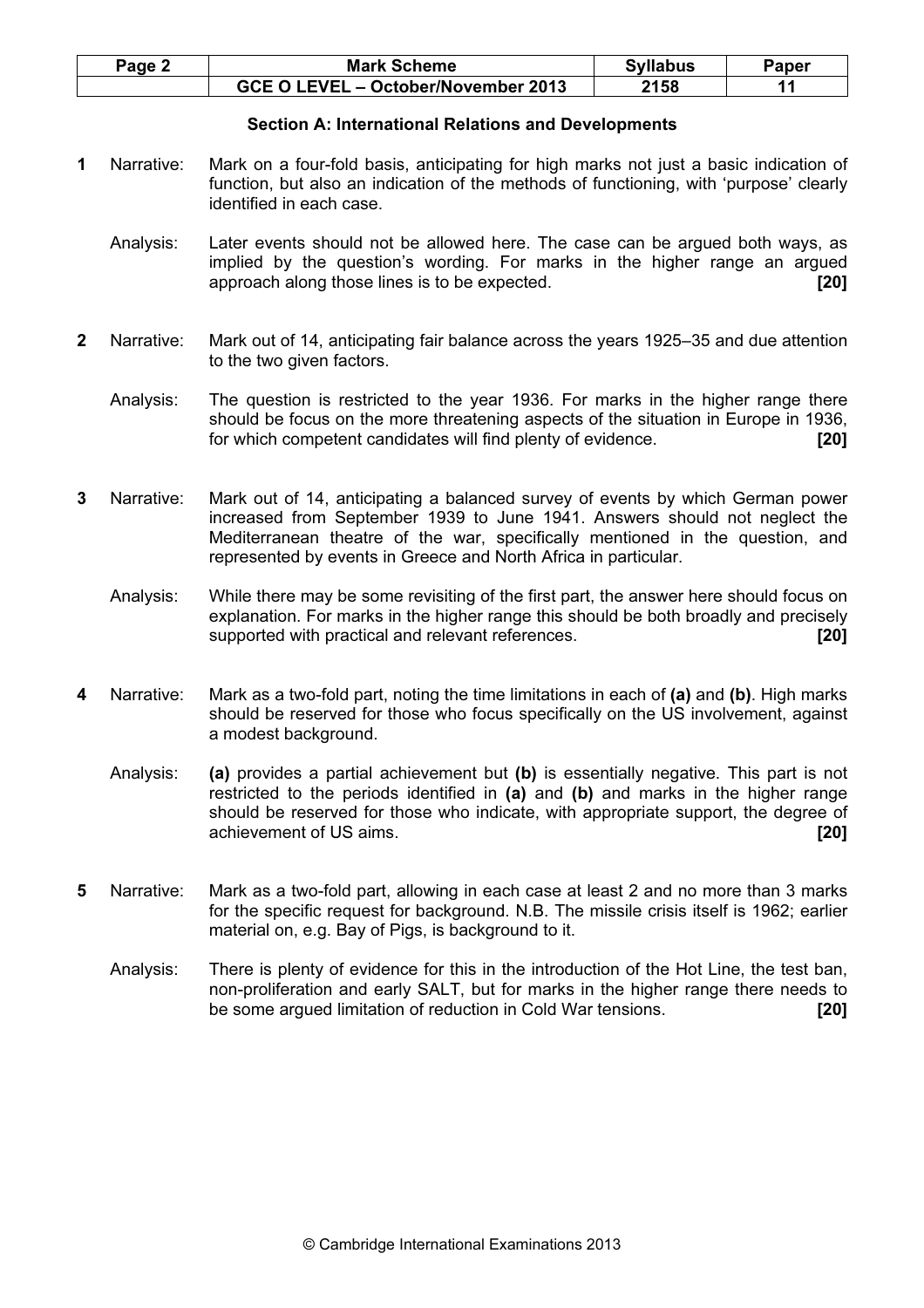| Page 5 | <b>Mark Scheme</b>                  | <b>Syllabus</b> | Paper |
|--------|-------------------------------------|-----------------|-------|
|        | GCE O LEVEL - October/November 2013 | 2158            |       |

### Section B: Western Europe

- 6 Narrative: Mark out of 14, anticipating fair balance throughout the period 1919–25, viewing the March on Rome as the fulcrum point in the narrative, but by no means its conclusion, which lies in Mussolini's speech of January 1925. This is familiar territory and candidates should have sound and precise material to offer if high marks are to be awarded.
	- Analysis: This can be argued on the basis of the fear engendered during the Biennio Rosso, whilst also integrating other factors such as political weakness and disappointed peace treaty hopes. For marks in the higher range there should be informed argument, with the stated factor crucial, though not necessarily dominant. [20]
- 7 Narrative: Mark on a three-fold basis, noting the limitation to the 1930s. The economic priorities of the Third Reich in these years will have relevance in (a) and (c).
	- Analysis: The argument will rest largely on the superficial attraction of many policies and, more so, on the contrast between life under Hitler in the 1930s and the recent disasters and troubles of the Weimar period. For marks in the higher range answers should develop, with appropriate support, largely on these lines. Other viable approaches may well be offered. [20]
- 8 Narrative: Mark on a three-fold basis, permitting modest background in each of the three choices made. Each should be effectively integrated into wartime circumstances.
	- Analysis: 'Total war' relates to the impact the war had on the lives of people, socially, economically and practically. The wartime aerial bombardment is particularly significant, as is also the direct impact of fighting inside particular countries. For marks in the higher range there should be good scope and precise, relevant references, not necessarily limited to the foregoing suggestions. [20]
- 9 Either (a) Narrative: mark out of 14, with reasonable balance between his role in the 1920s and that in the 1930s.
	- Analysis: Reserve marks in the higher range for those who consider both sides, thereby addressing the 'why' of the question. Foreign affairs have relevance in both parts.
	- Or (b) Narrative: mark on a two-fold basis, noting the limitation to domestic policies, and permitting features of both politicians when they were not Prime Minister, though restricted to the 1960s and 1970s.
	- Analysis: Reserve marks in the higher range for those who comment both on Thatcher's appeal and also on the mistakes of her political opponents in the late 1970s. [20]
- 10 Narrative: Mark out of 14, anticipating balance throughout the quarter-century of early development in West European unity.
	- Analysis: Marks in the higher range should be reserved for those who consider British attitudes against involvement as well as the approaches of continental opponents during the years to 1970.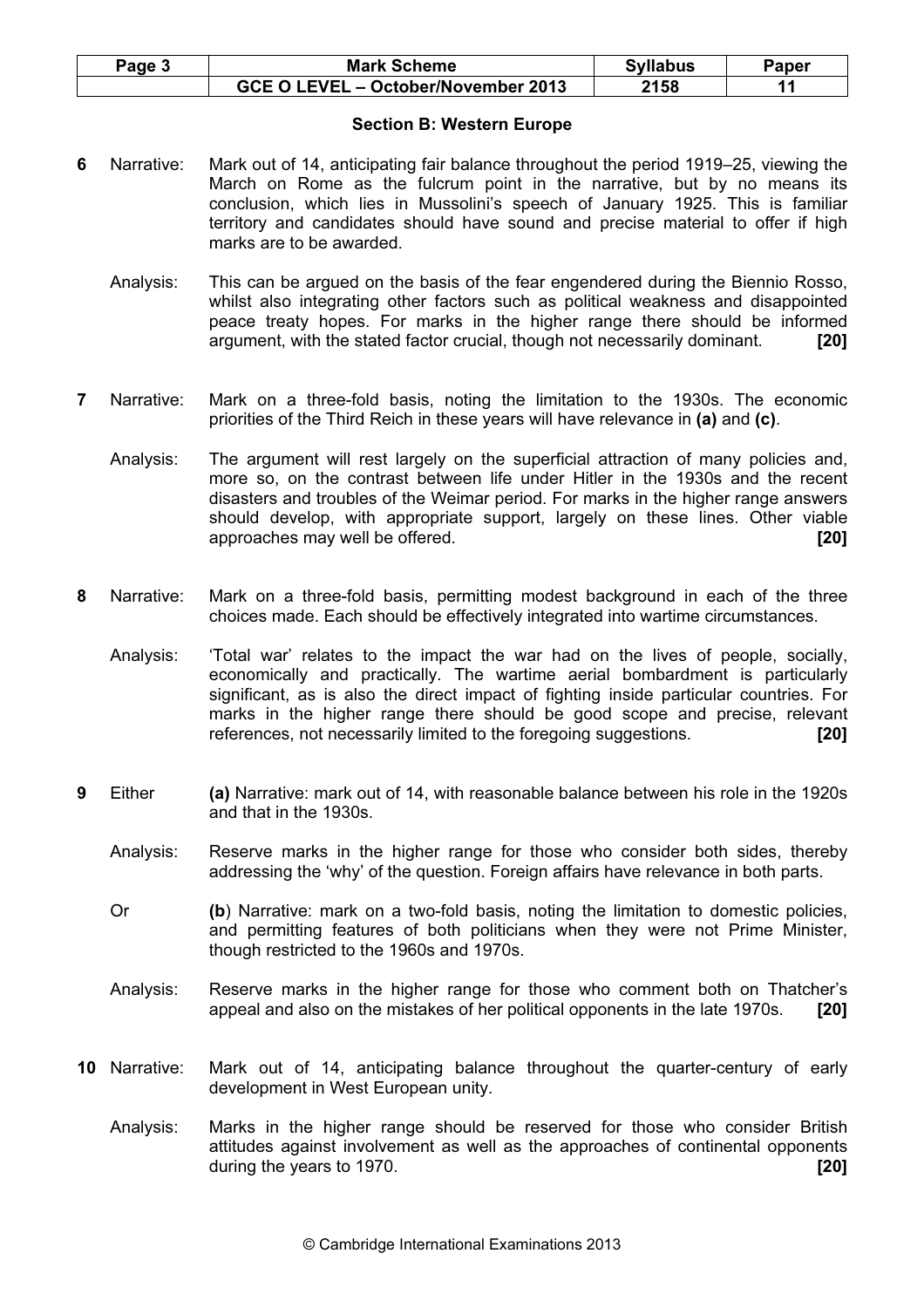| Paqe 4 | <b>Mark Scheme</b>                  | <b>Syllabus</b> | Paper |
|--------|-------------------------------------|-----------------|-------|
|        | GCE O LEVEL - October/November 2013 | 2158            |       |

# Section C: The Americas

- 11 Narrative: Mark out of 14. While it is expected that the three Republicans will be named and some brief comment made on each, more particularly on Hoover perhaps, the focus of the answer should be on their domestic policies in general and candidates should not be penalised for not linking particular policies to particular presidents.
	- Analysis: This is familiar territory and for marks in the higher range there should be specific references both to Republican shortcomings and the more promising prospect under FDR. [20]
- 12 Narrative: Mark this question of broad scope out of 14. At least 2 and no more than 3 marks should be allotted to the required definition. Given the scope of the question, candidates should not be penalised if references to all the legislation have restrictions imposed by exam time.
	- Analysis: Reserve marks in the higher range for those who consider, with suitably precise references, the approaches of both groups identified in the question. [20]
- 13 Narrative: Mark out of 14, anticipating broad balance within the quarter-century (1945–70) of the question and noting that the question requires reference to 'attempts', rather than achievements as such.
	- Analysis: For most of the period the answer is positive, but less so in the late 1960s. For marks in the higher range there needs here to be specific reference to the extent to which success was attained by non-violence. **EXEC 1201 [20]**
- 14 Either (a) Narrative: mark out of 14, noting that the question invites foreign as well as domestic issues and anticipating fair reference to the Batista years as well as to the Castro ones.
	- Analysis: For marks in the higher range there should be not only reference to each great power, but also some attempt to evaluate the support. E.g. Support for Batista led to his dictatorship; support for Castro led to the Missile Crisis.
	- Or (b) Narrative: mark out of 14 noting that the question invites foreign as well as domestic issues. It would be correct to expect about one third only on the 1960s, largely concerned with the development of the left, leading to the electoral success of 1970.
	- Analysis: The USA showed especial concern about the government and answers may well develop that theme. Marks in the higher range should be reserved for those who go further in the pre/post Allende years. **Example 201 120**
- 15 Narrative: A two-fold part, requiring balance across the two presidencies in the 1980s for the award of high marks.
	- Analysis: Reserve marks in the higher range for those who consider not just the appeal of Reagan on various fronts, but also the comparative weakness of his opponents, especially in 1980. **[20] Example 201**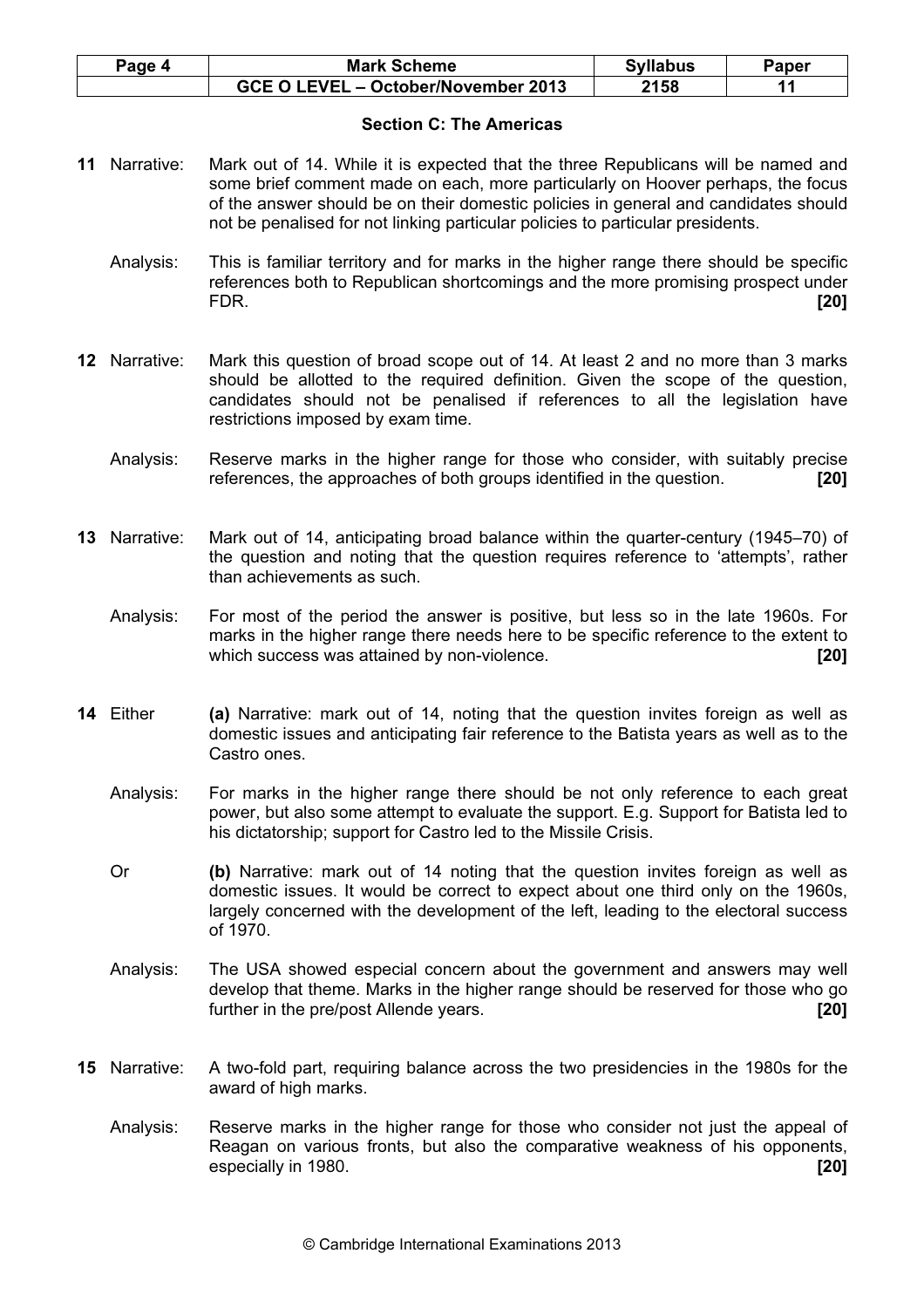| Page 5 | <b>Mark Scheme</b>                  | <b>Syllabus</b> | Paper |
|--------|-------------------------------------|-----------------|-------|
|        | GCE O LEVEL - October/November 2013 | 2158            |       |

#### Section D: The Soviet Union and Eastern Europe

- 16 Narrative: Mark out of 14, anticipating fuller material on 1917 itself than on the years (virtually 1918–21) that followed, but reserving 5 and no more than 6 marks for the post-1917 years.
	- Analysis: For marks in the higher range there needs to be secure knowledge of the moves and alignments of Soviet politicians in the later 1920s, culminating in the emergence of Stalin as Soviet leader. **[20] COVID-10 COVID-10 COVID-10 COVID-10 COVID-10 COVID-10 COVID-10 COVID-10 COVID-10 COVID-10 COVID-10 COVID-10 COVID-10 COVID-10 COVID-10 COVID-10 COVID-10**
- 17 Narrative: Mark on a two-fold basis. This is familiar territory and for high marks there needs to be an approach on a broad basis, with precise references throughout.
	- Analysis: A broad based and informed assessment, covering both domestic and foreign features of the USSR in the late 1930s, is required for the award of marks in the higher range. **[20] higher range. [20]**
- 18 Narrative: This has a specific reference to background, so mark on a two-fold basis, background and course, while employing a global mark of 14 for those who intermingle material; though in such cases approximately half the marks should be reserved for background or course.
	- Analysis: Marks in the higher range should be reserved for those who informatively balance internal with external reasons for the uprising's collapse. [20]
- 19 Narrative: Mark on a three-fold basis, ensuring that for high marks the chosen three are contextualised into the history of Eastern Europe, with modest background also in each case.
	- Analysis: For marks in the higher range there should be specific reasons for the control, political, economic and military being leading ones; examples will help, but in view of the different states covered and the time span of over 40 years, these cannot be expected to be comprehensive. **Expected** to be comprehensive.
- 20 Narrative: Mark out of 14, anticipating fair balance across the decade of the 1980s, with rather more on the later part of the decade. N.B. Limitation to domestic USSR affairs.
	- Analysis: There is no limitation to domestic affairs here and a well rounded answer can be expected to cover both domestic and foreign affairs in explaining the 1991 collapse. [20]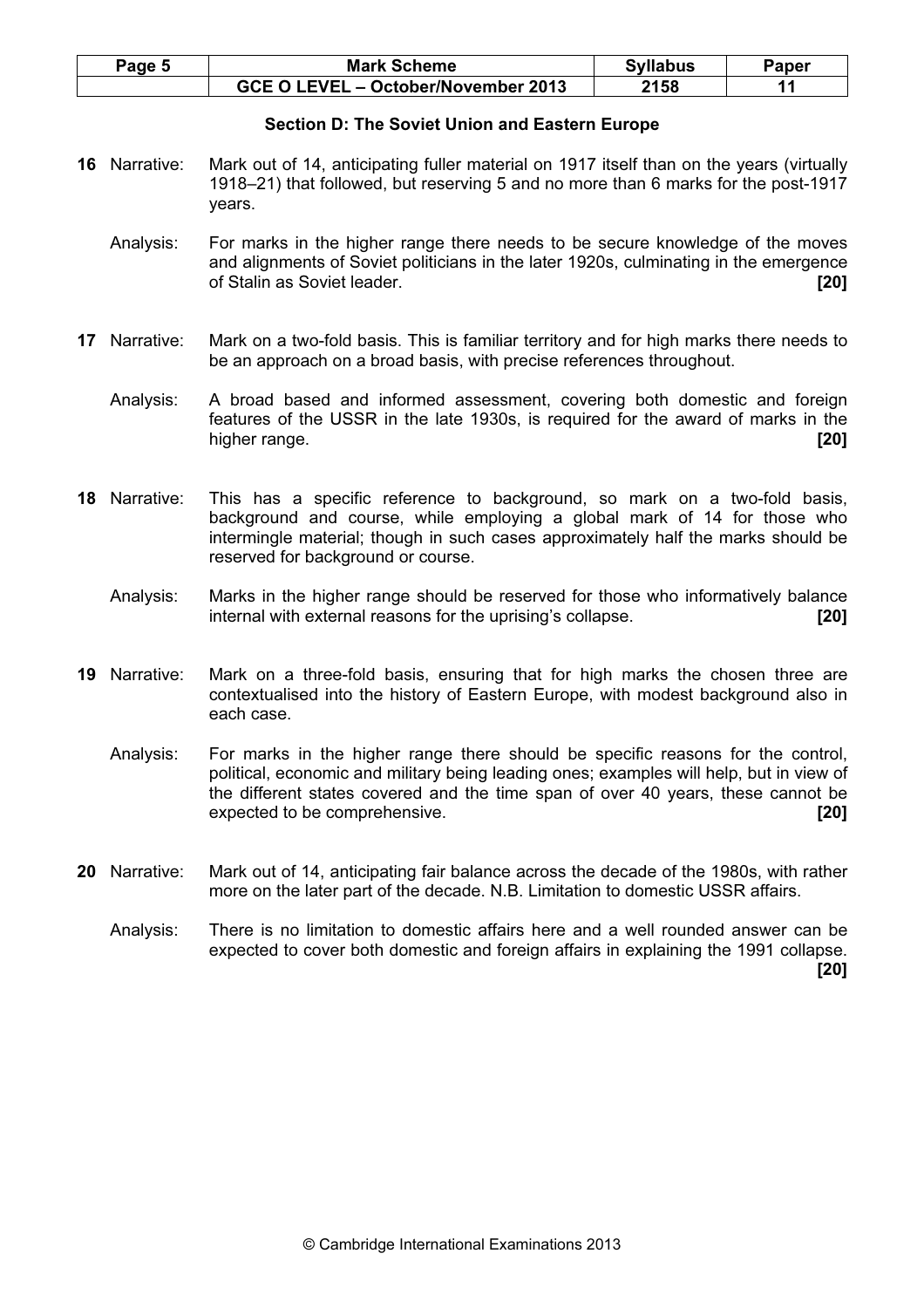| Page 6 | <b>Mark Scheme</b>                  | <b>Syllabus</b> | Paper |
|--------|-------------------------------------|-----------------|-------|
|        | GCE O LEVEL - October/November 2013 | 2158            |       |

# Section E: Africa and the Middle East

- 21 Narrative: Mark on a three-fold basis, anticipating distinct and accurate material, appropriately placed, in each of the three wars for the award of high marks.
	- Analysis: There is much that each side felt to be a reason for hostility. For marks in the higher range, anticipate accurate references, balanced between each side. [20]
- 22 Narrative: For high marks there needs to be balance across the two decades of the 1970s and 1980s, with due attention throughout to the 'war and peace' theme, which to an extent will emerge anyway with the narrative. The war of 1973, role of PLO, conflict with Lebanon, and peace ventures of USA and UNO can all develop as focal points in a balanced answer.
	- Analysis: For marks in the higher range there needs to be specific reference to the unresolved issues in the Middle East by the late 1980s, explained with balance from both sides. [20]
- 23 Narrative: Mark on a three-fold basis, ensuring that for high marks the chosen three are well integrated into the part they played in Africa. Modest background is acceptable in each case, but the weight of the answer must be on the chosen person.
	- Analytical: Both argument and examples are required for the award of marks in the higher range. Anticipate also a fair balance among the reasons, with reference to the colonial legacy, as well as developments since independence. [20]
- 24 Narrative: Mark out of 14. For marks in the higher range there should be good balance across the five years 1960–65, which will be strengthened by evidence of good grasp of the geography of the region.
	- Analysis: While generally a harsh style of government was imposed by Mobutu, his rule was not without some merit or progress towards orderly government. This part is restricted to events to 1991, yet in that year unrest in central Zaïre caused him to summon a constituent assembly. Reserve marks in the higher range for those who detect these differing approaches. **[20] [20]**
- 25 Narrative: N.B. In the case of (b) and (e) the limitation to 1991. Mark on a three-fold basis, ensuring that each is well integrated into the history of South Africa in the years 1948–91, a process that might be aided by modest background.
	- Analysis: For marks in the higher range there should be some endeavour to put the policies of other powers into a clear South Africa context, but given the space of over 40 years, references cannot be fully comprehensive. **Example 201 1201**